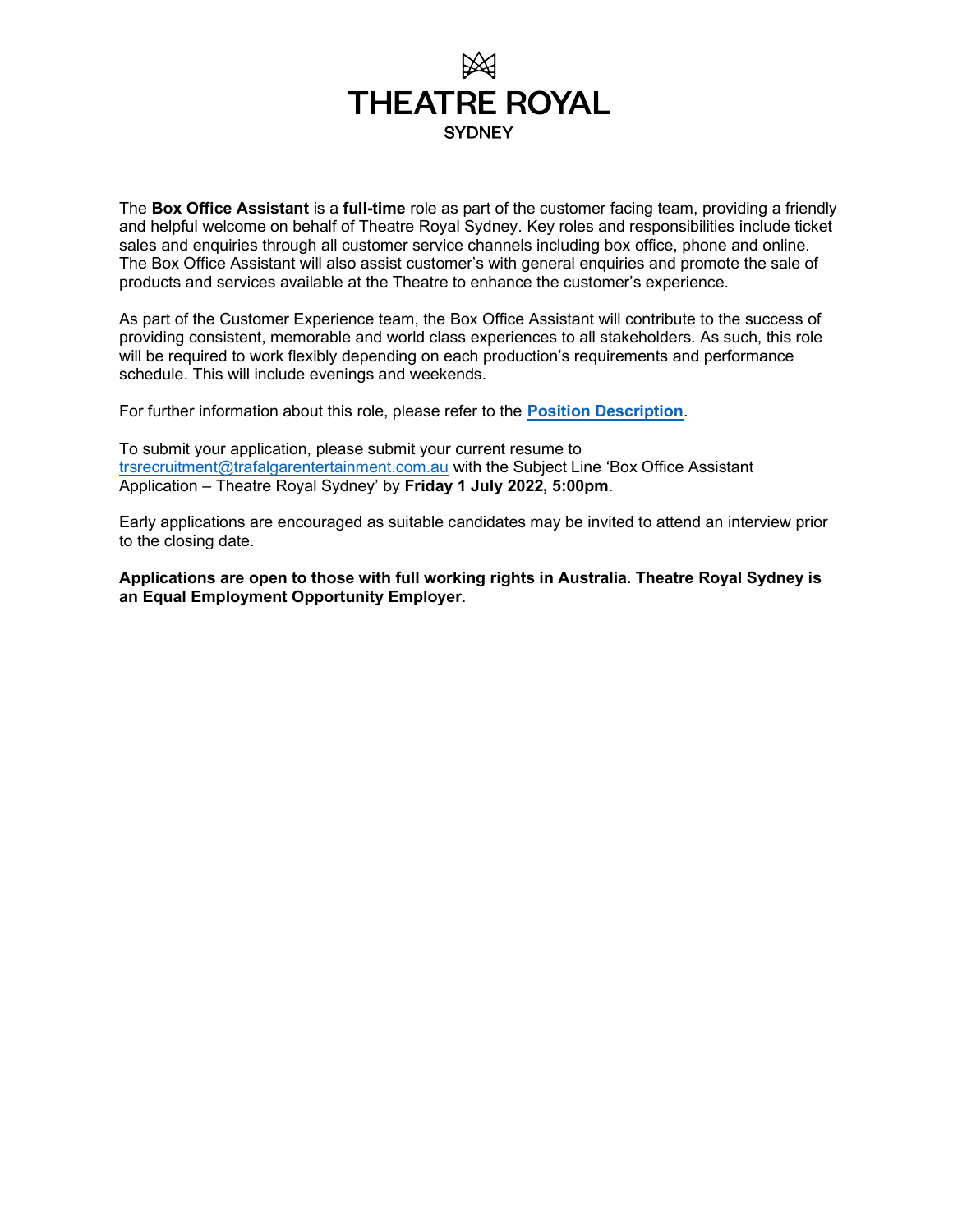

# Position Description

Job title: Box Office Assistant, Theatre Royal Sydney (TRS) Reporting to: Box Office Supervisor

#### Job Function

Effectively assisting the Ticketing Manager & Box Office Supervisor in running the box office, delivering the highest standard of customer service in order to maximise sales, productivity and occupancy of the venue.

#### Key Duties and Responsibilities

1. To respond to all customer queries effectively and efficiently, on the phone, in person and online providing exceptional customer experiences to increase sales and promote the theatre.

2. To have exceptional working knowledge of the ticketing software in order to provide support to customers booking online.

3. Working productively under reasonable levels of pressure and completing tasks within specified deadlines.

4. Maintaining fruitful working relations with producers, their agents, internal customers and suppliers.

5. Adhering to all cash handling procedures and sharing accountability for cash reconciliation and the financial integrity of the box office.

6. Co-operating with other Box Office Assistants in sharing the tasks and duties required to run an efficient Box Office. In the absence of the Box Office Supervisor, ensuring that the box office is effectively staffed at all times in liaison with venue management.

7. Actively participating in training programmes.

8. Maintaining TRS standards of Customer Care. Actively promoting TRS and Trafalgar Entertainment.

9. Ensuring that accurate and complete customer data is collected at every opportunity.

10. Understanding access issues and anti-discrimination legislation. Treating accessibility patrons with tact and sensitivity.

11. Managing Producer and House Seats, Comp Requests, Group Bookings and other speciality ticketing requirements in a timely and accurate manner

12. To promote the sale of ancillary products such as F&B, packages and merchandise at every possible opportunity when available